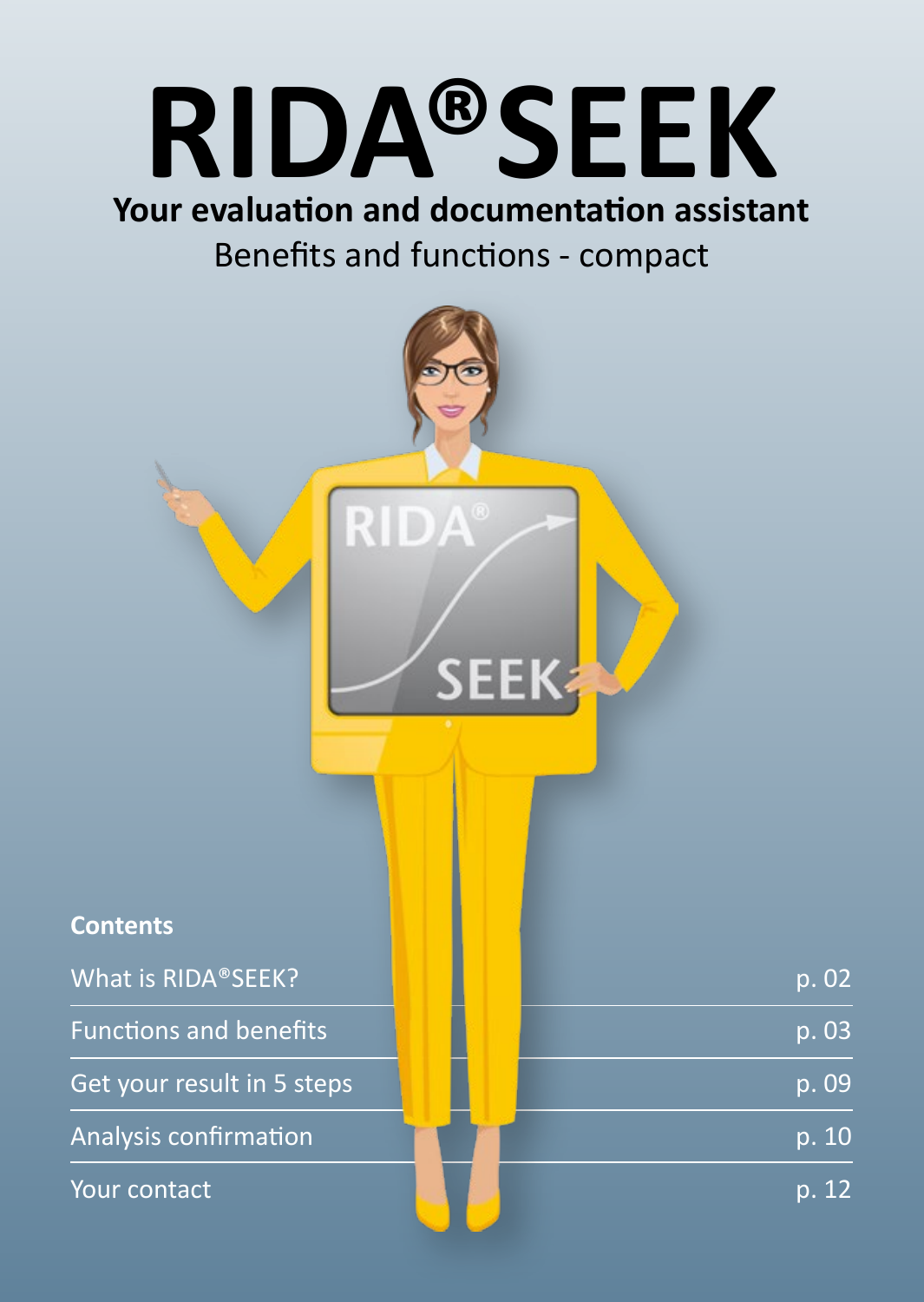# **What is RIDA®SEEK?**

RIDA®SEEK is an automated interpretation software which allows a qualitative interpretation of the results from raw laboratory data.

Benefits and functions of RIDA®SEEK:

- Automated interpretation of results
- Quality management made easy e.g. documentation of runs, assay lots and much more
- Communication with the laboratory information system (LIS)
- Operates with most common cyclers



#### **Your benefits:**

**Time savings** through automated result interpretation as no detailed curve examination – especially for multiplex assays – is required.

**Simplification of work processes** by proposing a result.

**Standardized interpretation of results** because the algorithm was trained specifically for RIDA®GENE assays in combination with the cycler.

**SEEI**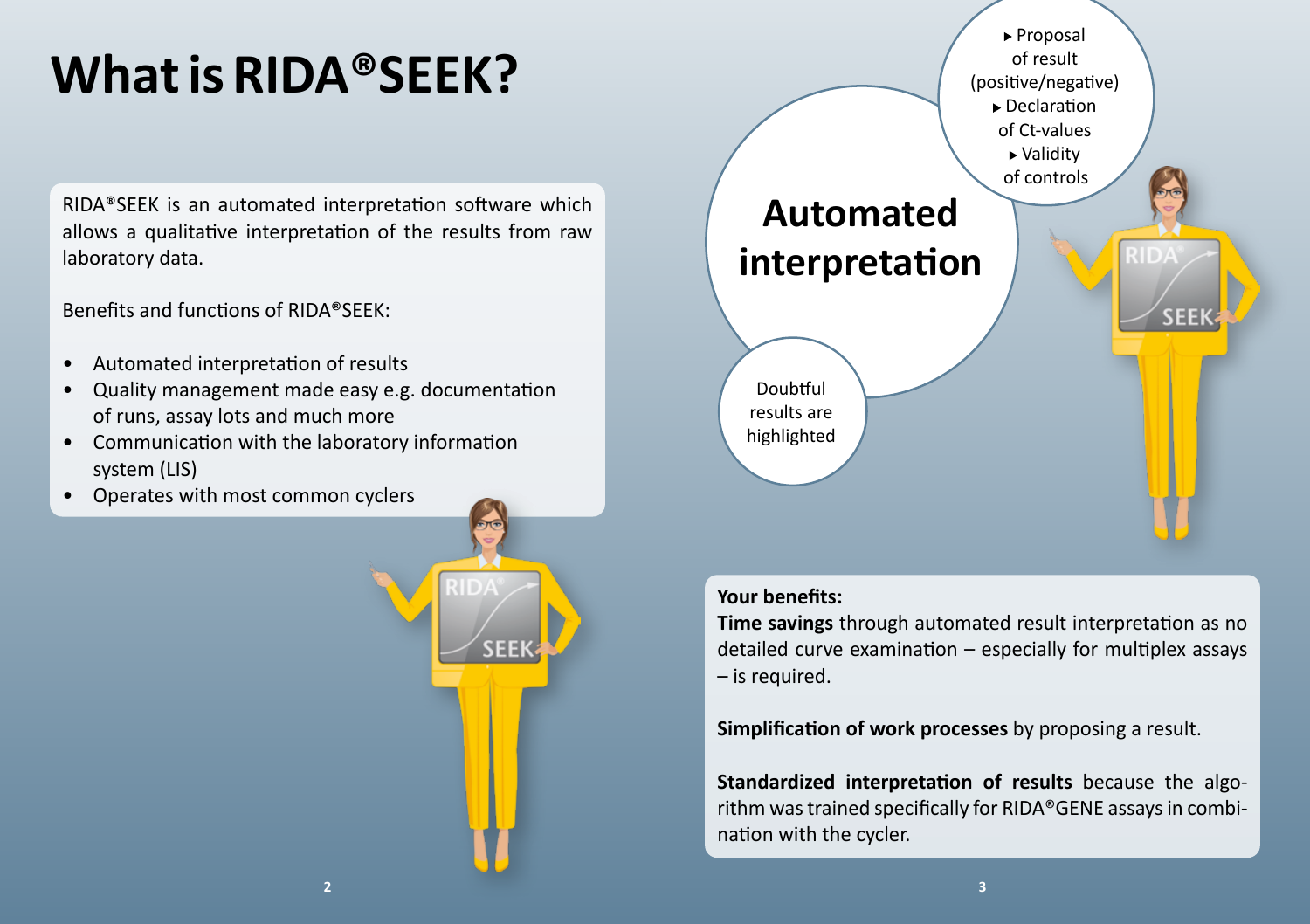#### **Your benefits:**

**Automatically documents all results** in a comprehensive report. Thereby, saves time and avoids manual transmission errors.

**Extensive quality management** with an archive module and the possibility to trace runs, assay lots, controls etc. as well as a quality module to check the progress of controls.





nection.

**Time savings** through standardized results reports.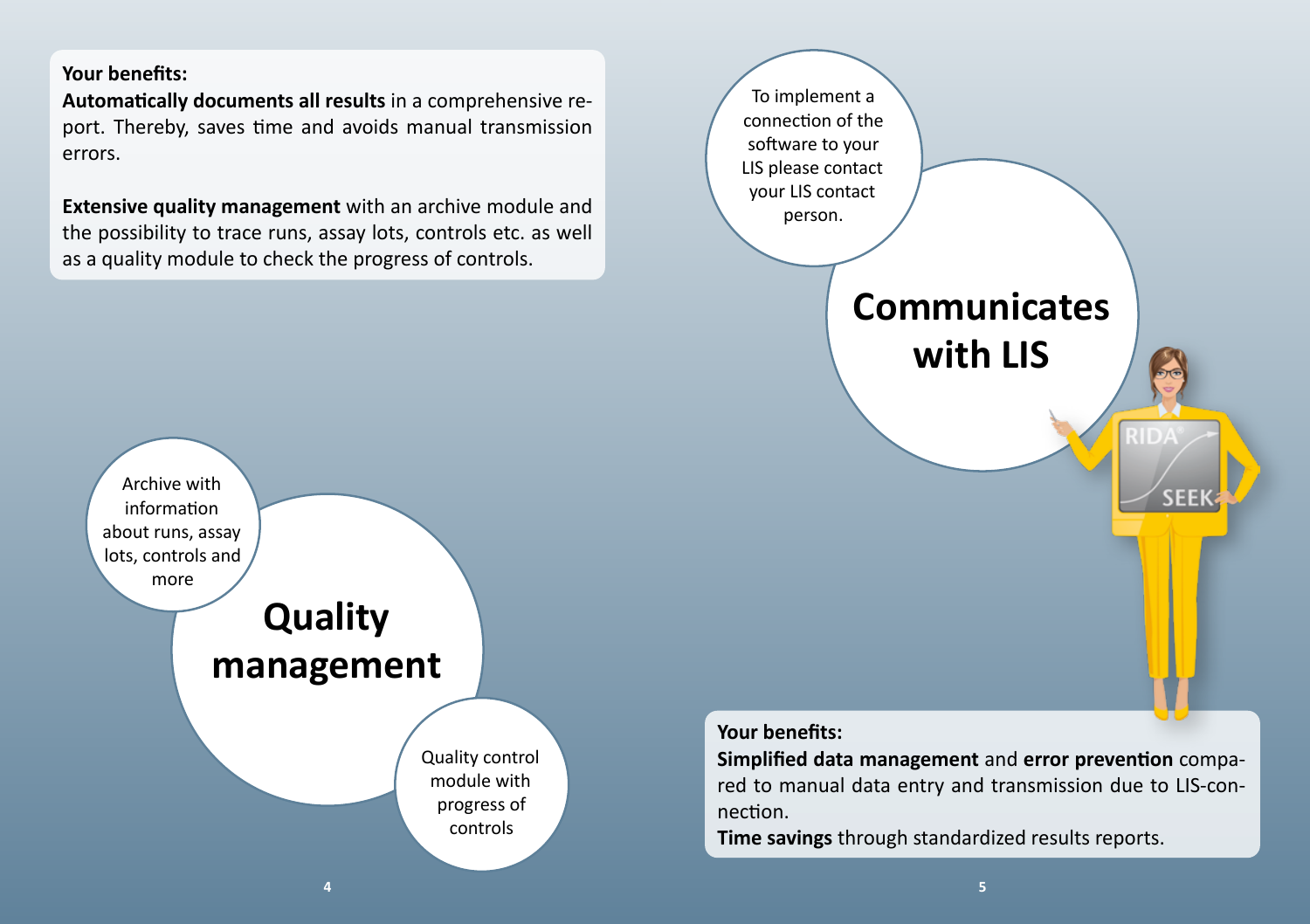#### **Your benefits:**

**Time savings** compared to manual documentation and **error prevention** during data entry and transmission. Work processes are simplified fundamentally.





#### **Your benefits:**

**Easy training** of new employees as well as **efficient use of diagnostic equipment** due to a clear user interface when using different cyclers.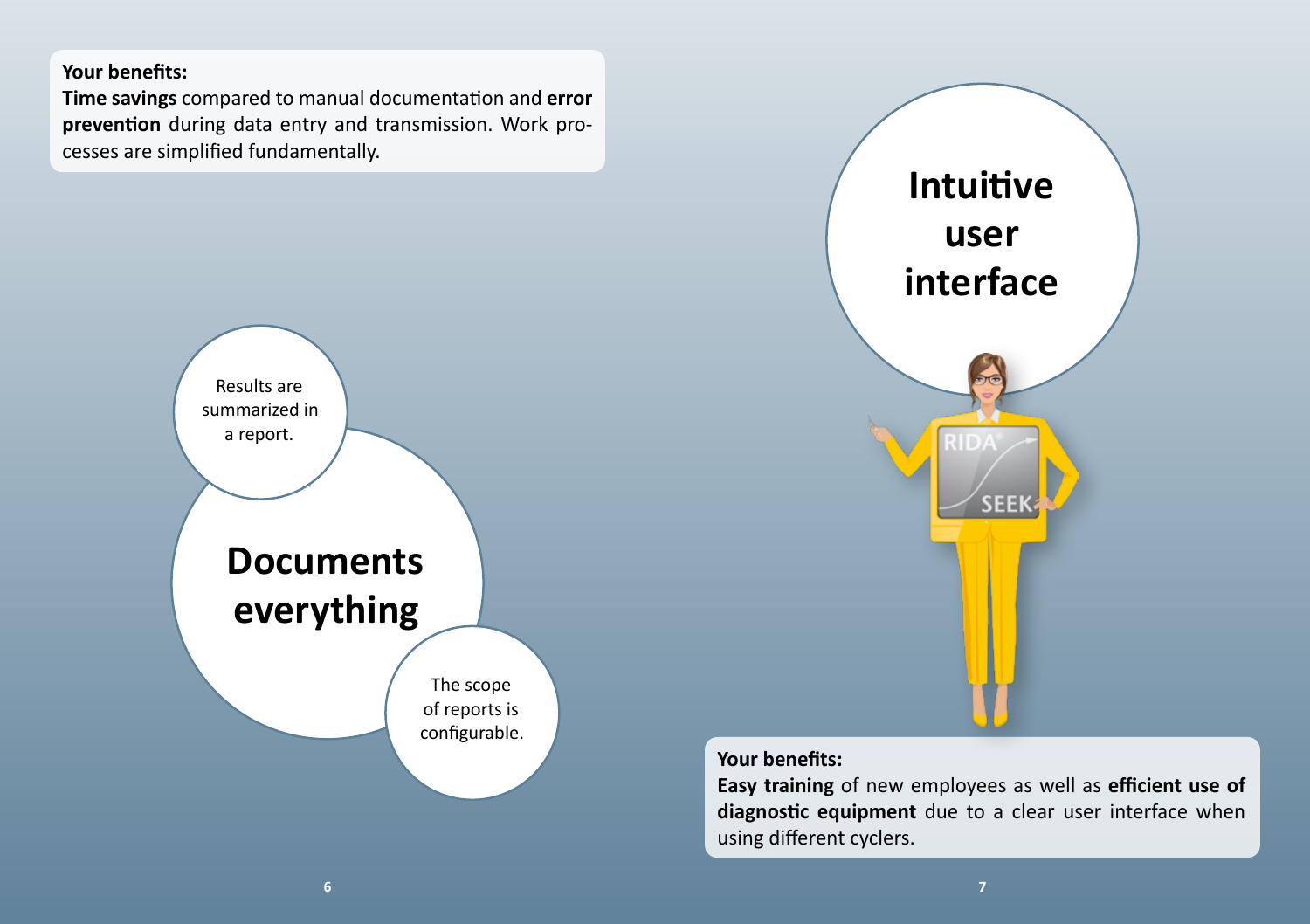**Your benefits: Data security** – sensitive data will be stored on a local server, no cloud connection.

## **GET YOUR RESULT IN 5 STEPS.**



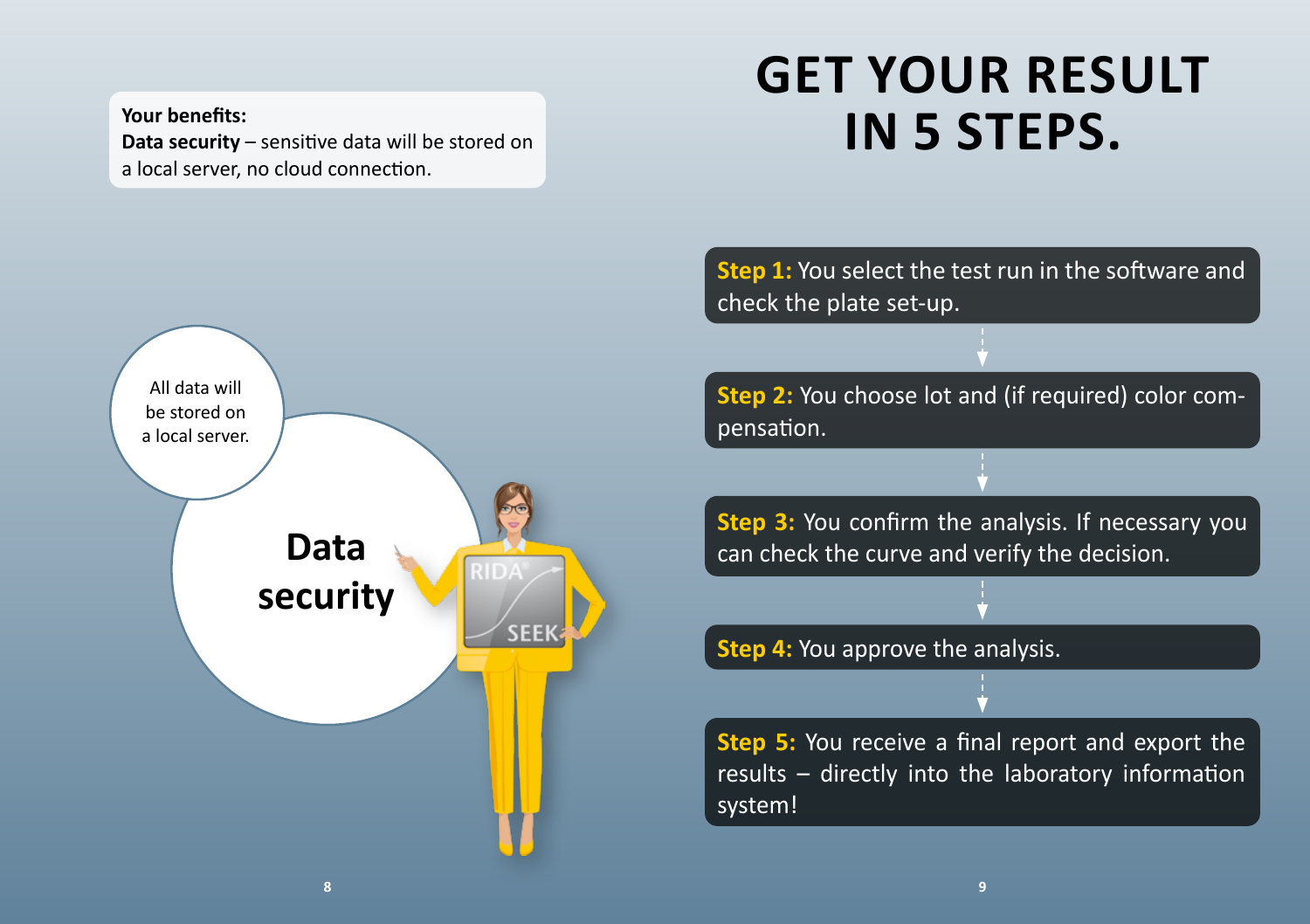

**Excerpt from the RIDA®SEEK software: Excerpt from the RIDA®SEEK software: Excerpt from the RIDA®SEEK software: Excerpt** from the RIDA®SEEK software: **All and include the curve and verify the decision. - Step 3: Confirmation of the analysis.**